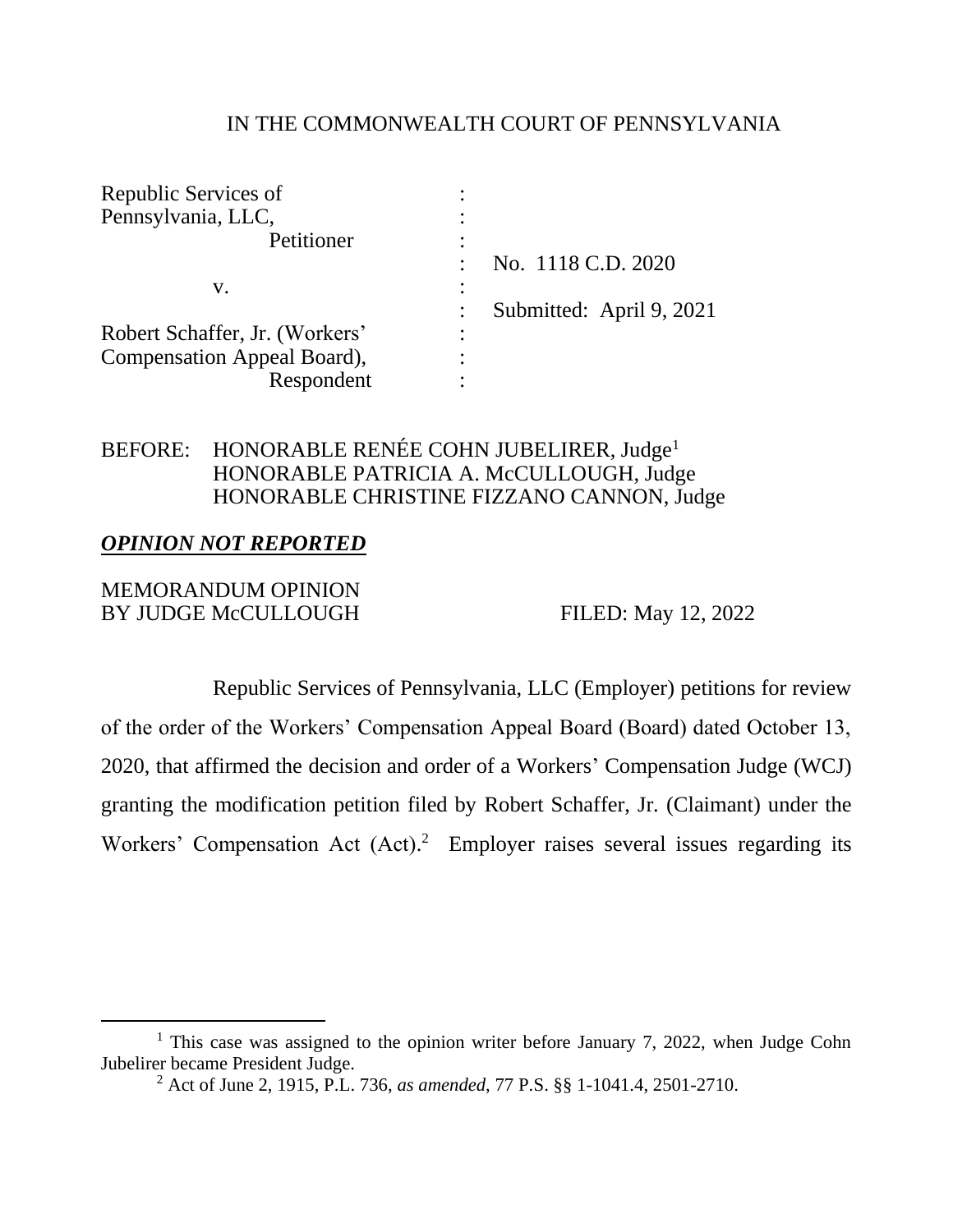entitlement to a credit for previously paid disability benefits classified as partial per the impairment rating evaluation (IRE) performed under Act  $111.^3$ 

## **I. Background**

Claimant suffered work-related injuries on September 21, 2004. *See* WCJ Decision,  $12/13/2019$  at 3, Finding of Fact (F.F.) No. 1. A notice of temporary compensation payable (NTCP) was issued, and Employer began paying temporary total disability benefits at a rate of \$690.00 per week on September 22, 2004. *Id.* The parties agreed that the NTCP converted to a notice of compensation payable (NCP). *Id.*

Employer has continued paying wage loss benefits to Claimant at the rate of \$690.00 per week since 2004. On June 1, 2011, Claimant underwent an IRE performed by Dr. Pinsky, M.D., who applied the Fourth Edition of the American Medical Association's Guides to the Evaluation of Permanent Impairment (AMA Guides) (First IRE). The First IRE stated that Claimant had a whole person impairment rating of 17% related to the work injuries in accordance with former Section 306(a.2) of the Act. *Id.*, F.F. No. 3; Bd. Decision, 10/13/2020, at 1. Thereafter, Employer filed a modification petition seeking to change Claimant's disability status. Claimant did not challenge the petition to modify, nor did he challenge the constitutionality of the IRE at that time.

Instead, on May 25, 2012, Claimant signed a supplemental agreement (2012 Agreement) that stated: "[a]n IRE of less than 50% of [C]laimant's benefits are modified to *partial* disability as of [August 22, 2011]." WCJ Decision, 12/13/2019,

<sup>3</sup> Section 306(a.3) of the Act was added by the Act of October 24, 2018, P.L. 714, No. 111 (Act III). Act III repealed former Section 306(a.2) of the Act, added by the Act of June 24, 1996, P.L. 350, *formerly* 77 P.S. § 511.2.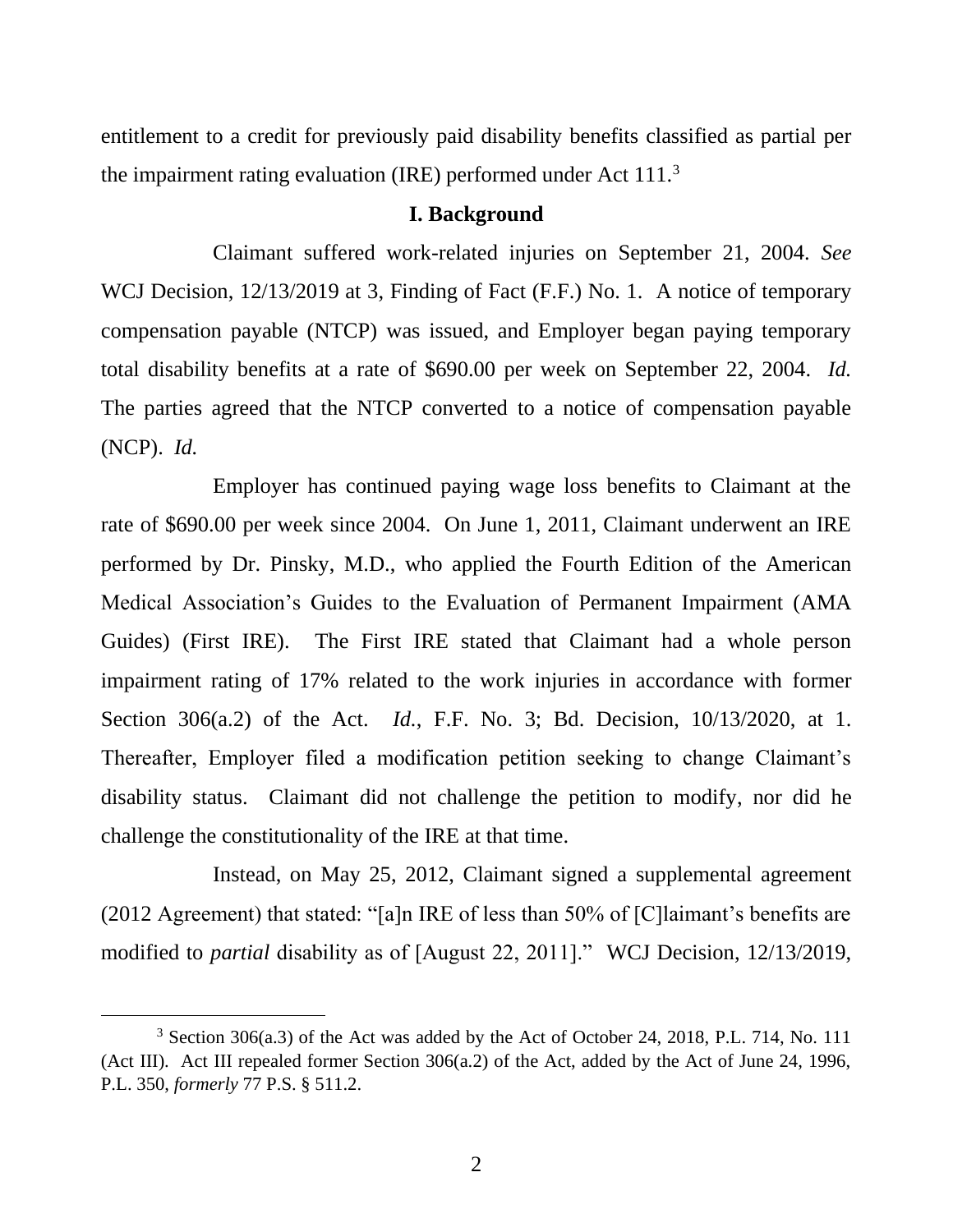at 3, F.F. No. 4 (emphasis added). Thus, the 2012 Agreement resolved Employer's modification petition, and was approved by a WCJ.

Relevant here, in the interim, in 2015, this Court decided *Protz v. Workers' Compensation Appeal Board (Derry Area School District)*, 124 A.3d 406 (Pa. Cmwlth. 2015) (*Protz I*), *aff'd in part and rev'd in part*, 161 A.3d 827 (Pa. 2017) (*Protz II*). *Protz I* held that the IRE provision found in former Section 306(a.2) of the Act was an unconstitutional delegation of legislative powers "insofar as it [purported] to adopt a new version of the [] [the AMA Guides]" without review. 124 A.3d at 417. On June 20, 2017, our Supreme Court issued *Protz II*, which struck down Section 306(a.2) of the Act in its entirety and found that all IREs performed under the AMA Guides were unconstitutional. <sup>4</sup> *Protz II*, 161 A.3d at 841.

The legislature enacted Act 111 to address the constitutional infirmity of former Section 306(a.2). However, prior to Act 111's enactment, Claimant filed a Reinstatement Petition, asking that his benefits be classified as total disability benefits, not partial, based on the elimination of the IRE provisions. The parties entered into a stipulation with the understanding that the basis for setting partial benefits (*i.e*., the IRE process) was eliminated (2018 Stipulation). By decision dated February 22, 2018, WCJ Leah Lewis adopted the 2018 Stipulation, and pursuant to the parties' agreement, reinstated Claimant to *total* disability status retroactive to August 2011. *See* Reproduced Record (R.R.) at 292a, 311a.

On March 4, 2019, Claimant underwent a second IRE by Dr. Michael Weiss, who found that Claimant's impairment rating was 28% based on the AMA

<sup>&</sup>lt;sup>4</sup> By Act 111, the General Assembly adopted the Sixth Edition (second printing April 2009) of the AMA Guides, thereby correcting the impermissible delegation of legislative authority that had invalidated former Section 306(a.2) of the Act and reestablishing the IRE process.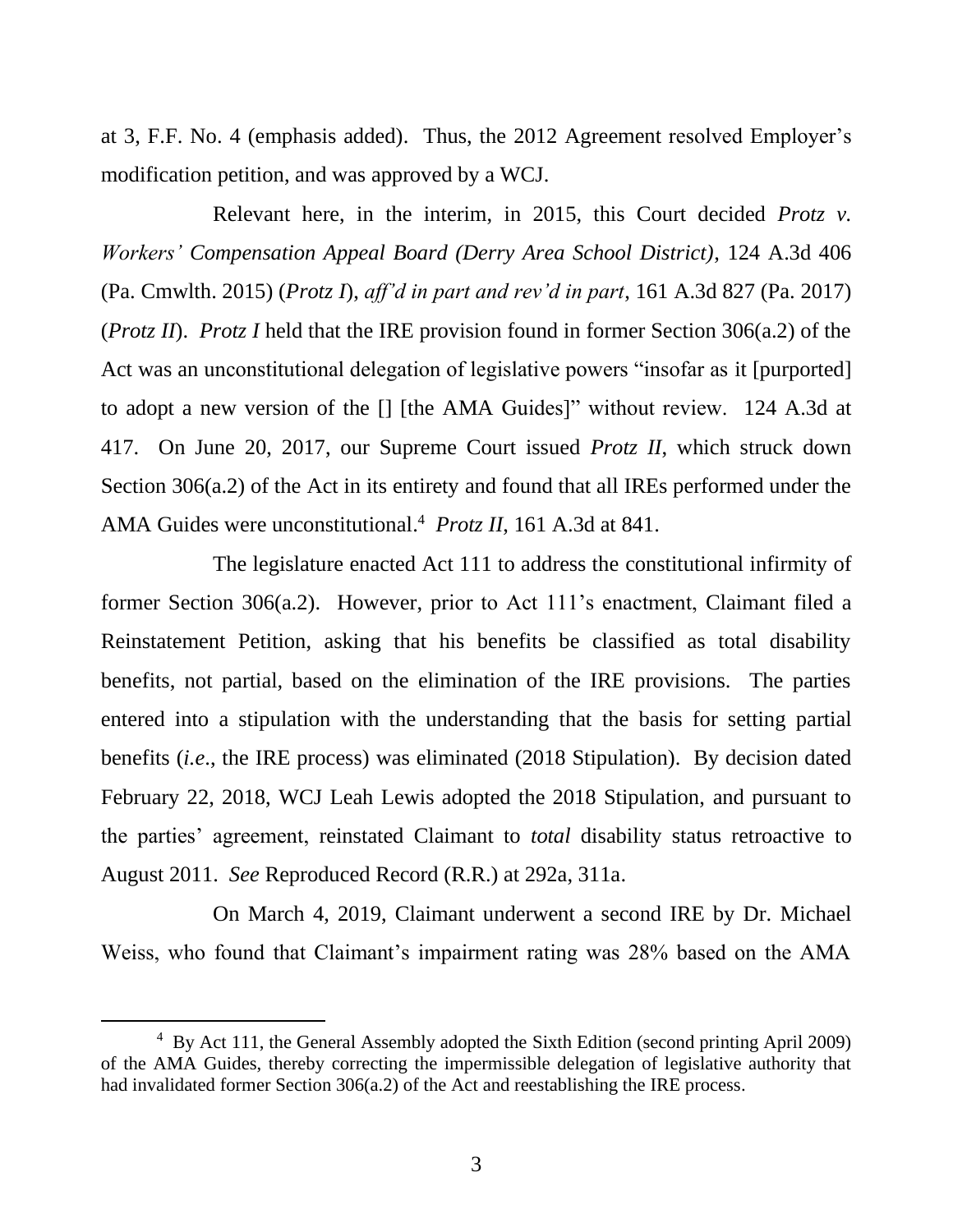Guides, Sixth Edition (Second IRE). Employer filed a Modification Petition in April 2019 based on the Second IRE, requesting the benefit status be modified to partial disability. Following a hearing, WCJ Karl Peckmann granted the Modification Petition as of the date of the Second IRE. *See* WCJ Dec., 12/13/2019, Claimant's Br. at Ex. A.

Initially, WCJ Peckmann concluded Employer met its burden to prove that Claimant had a whole-body impairment rating of less than 35%, and so was properly classified as partial disability status. Nevertheless, he concluded that Employer was not entitled to credit for the weeks it paid partial disability benefits since those provisions of the Act were found unconstitutional. WCJ Peckmann modified the wage loss benefits to temporary partial disability pursuant to the 28% rating in the Second IRE in regard to Claimant's work-related injuries. He noted the finding about the percentage of impairment was not refuted. F.F. No. 15.

However, WCJ Peckmann found the benefits prior to the date of the Second IRE (March 4, 2019), should be classified as temporary *total* disability benefits and not partial disability benefits, based, in part, on the 2012 Agreement.<sup>5</sup> F.F. No. 16. The WCJ determined the wage loss benefits were to be modified from temporary total disability to temporary partial disability benefits at the rate of \$690.00 per week effective March 4, 2019. Further, the WCJ ordered that all wage loss benefits paid before March 3, 2019, "shall be considered temporary *total* disability benefits." WCJ Dec. at 6 (emphasis added).

<sup>5</sup> WCJ Lewis issued a decision and order adopting the 2018 Stipulation that resolved the Reinstatement Petition filed by Claimant, in which Claimant sought total disability benefits, and reinstated Claimant's disability status to total as of August 22, 2011.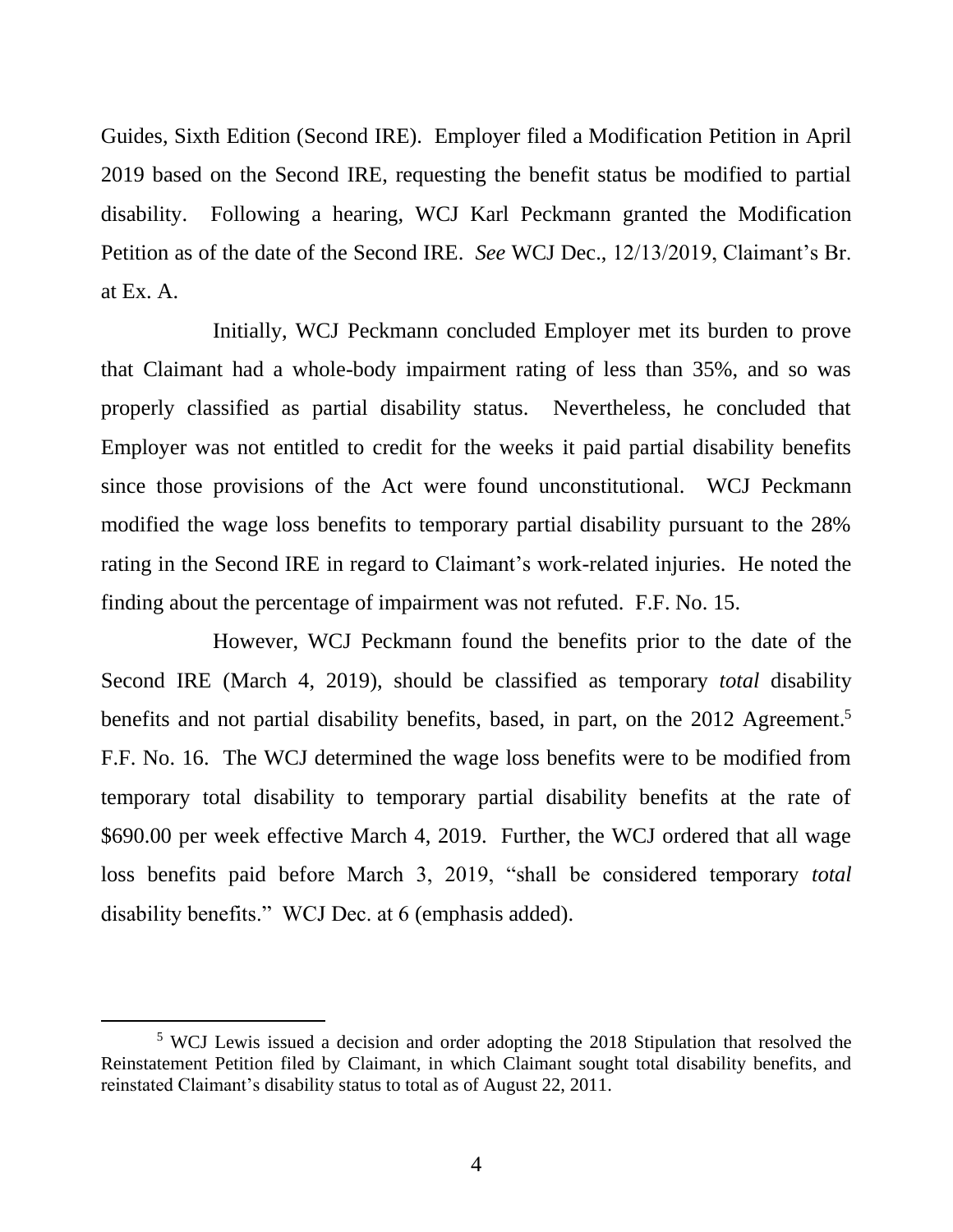Employer and Claimant both appealed to the Board. Employer contended that the WCJ erred in failing to grant it a credit for previously paid weeks of partial disability pursuant to the retroactivity clause of Act 111. Bd. Decision, 10/13/2020, at 2. Claimant argued that Act 111 was unconstitutional by violating the Remedies Clause of the Pennsylvania Constitution, Pa. Const. art. I, § 11, and depriving him of a vested right in paid benefits. *Id.* at 5.

The Board affirmed WCJ Peckmann's decision on alternate grounds. Specifically, the Board concluded the WCJ erred in his application of the retroactivity clause of Act 111. *See* Bd. Op., 10/13/2020, Claimant's Br. at Ex. B. The Board reasoned the retroactivity provision in Section 3(2) of Act 111 did not apply because it only provided a credit for weeks of *partial* disability compensation paid. There were no such partial compensation weeks per Employer's agreement in the 2018 Stipulation and WCJ Lewis's decision upholding same. Employer filed a petition for review and sought a supersedeas from the Board's order. This Court denied the supersedeas by memorandum and order dated February 12, 2021. After briefing, we address the matter.

#### **II. Analysis**

On appeal,<sup>6</sup> Employer posits that the 2018 Stipulation does not control here because it was premised on our Supreme Court's decision in *Protz II* (2017), which Act 111 effectively abrogated. Additionally, Employer asserts that Claimant did not raise the 2018 Stipulation as the basis for denying the credit before the factfinder, resulting in waiver. Employer maintains that the 2018 Stipulation was not

<sup>&</sup>lt;sup>6</sup> This Court's review is limited to determining whether the necessary findings of fact were supported by substantial evidence, constitutional rights were violated, or errors of law were committed. *Borough of Heidelberg v. Workers' Compensation Appeal Board (Selva)*, 928 A.2d 1006, 1009 (Pa. 2006). Where the issue presented involves a question of law, our standard of review is *de novo* and our scope of review is plenary. *Id*.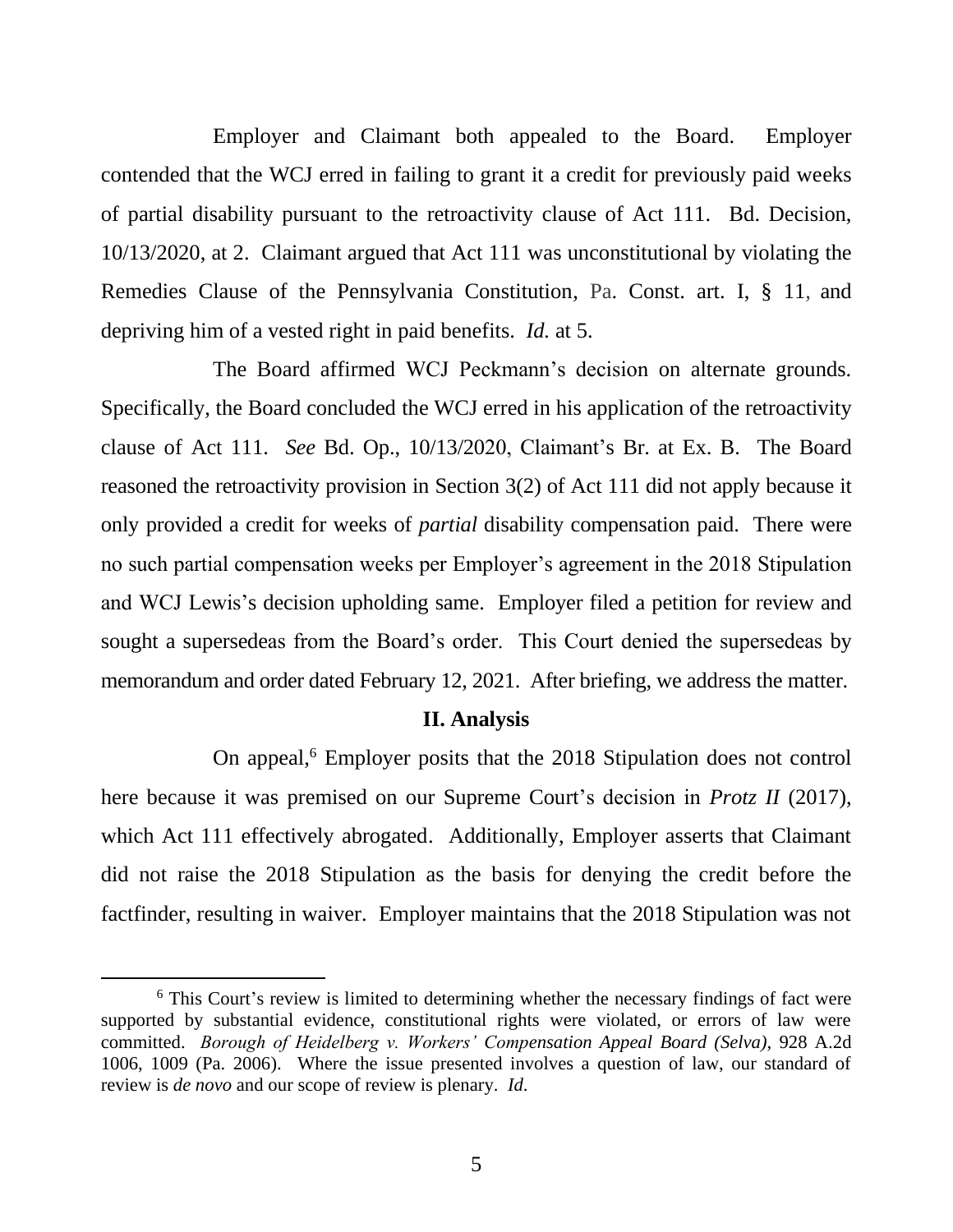made part of the evidentiary record in the litigation of the Modification Petition, and so may not constitute grounds for the Board's decision. Notwithstanding the 2018 Stipulation, Employer contends that the retroactivity provision in Act 111 applies such that it is entitled to a credit for indemnity benefits paid prior to the Second IRE. In its view, all payments from August 2011 to the present should count toward the Employer's obligation to pay 500 weeks of partial disability benefits.

Despite that it set forth multiple appeal grounds, $\overline{a}$  primarily, Employer argues the Board erred in affirming the WCJ's decision, which only allowed a credit as of the Second IRE when it should have allowed a credit for all indemnity benefits paid after the First IRE.

# **A. 2018 Stipulation**

This matter turns on the 2018 Stipulation, in which Employer agreed that Claimant's disability was a total disability and not a partial disability as part of its litigation of the Reinstatement Petition. In pertinent part, WCJ Lewis's decision adopting the 2018 Stipulation provides: "The parties are in agreement that the petition should be granted reinstating Claimant's benefits to *total* as of August 22, 2011." *See*  WCJ Lewis Dec., 2/22/2018 (emphasis added); R.R. at 311a.

Importantly, Employer does not disclaim the existence or contents of the 2018 Stipulation. Nor does Employer dispute its agreement to classify Claimant's disability status as "total," retroactive to August 2011 in lieu of litigating the Reinstatement Petition before WCJ Lewis. Rather, Employer's argument hinges on

<sup>7</sup> Although Employer raised additional grounds in its petition for review and statement of questions involved in its brief, Employer did not brief them. As such, those arguments, related to reinstatement and the insurer's entitlement to credit in questions D., E., F., and G. of the statement of issues complained of on appeal, are waived pursuant to Pa.R.A.P. 2119. *See City of Philadelphia v. Workers' Compensation Appeal Board (Grevy)*, 968 A.2d 830, 837 n.9 (Pa. Cmwlth. 2009).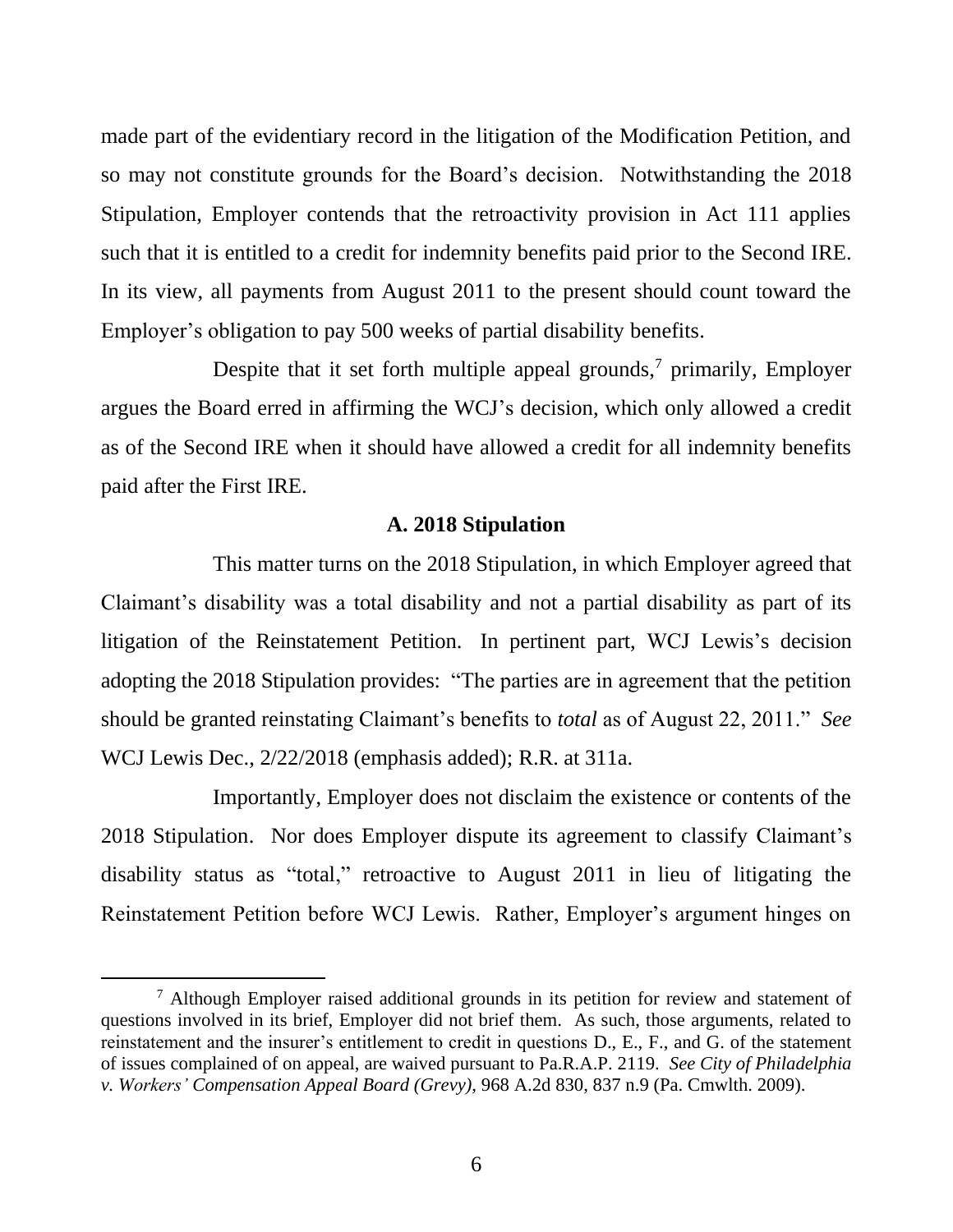the exclusion of the 2018 Stipulation from the Board's consideration because it was not made an exhibit submitted formally as evidence during the litigation of the Modification Petition before WCJ Peckmann.

We turn first to the evidentiary challenge premised on Claimant's failure to submit the 2018 Stipulation as an exhibit in the hearings on the Modification Petition that is the subject of the current appeal. There is no dispute that the Board could take notice of WCJ Lewis's February 2018 decision, in which she discussed the 2018 Stipulation.

Based on these circumstances, exclusion of the facts agreed upon in the 2018 Stipulation is not appropriate. This situation is more akin to recognition of adjudicated facts than to judicial notice. This Court agrees with Employer generally that neither the Board nor this Court may consider extra-judicial facts that are not contained in the certified record. *See, e.g.*, *Martzen v. Workers' Compensation Appeal Board (Stores)* (Pa. Cmwlth., No. 436 C.D. 2015, filed Aug. 2, 2016), slip op. at 14-15, 2016 WL 4140845, at \*7 (striking from the reproduced record transcripts from subsequent proceeding in which claimant appealed medical condition as outside the certified record) (unreported). 8 However, unlike *Martzen*, this case does not involve after-discovered evidence,<sup>9</sup> or even evidence *per se*. The decision of WCJ Lewis is alone sufficient to show the parties' agreement in a prior adjudication to a set of facts establishing Claimant's disability status as total instead of litigating the matter when faced with the uncertain status of IREs post-*Protz*. Employer now seeks

<sup>8</sup> Pursuant to Section 414(a) of this Court's Internal Operating Procedures, we may cite an unreported opinion of this Court for its persuasive value. 210 Pa. Code §69.414(a).

<sup>9</sup> *Martzen v. Workers' Compensation Appeal Board (Stores)* (Pa. Cmwlth., No. 436 C.D. 2015, filed Sept. 8, 2015), slip op. at 3 (Colins, S.J., single-judge op.) (granting employer's motion to strike inclusion of certain transcripts in the reproduced record when they were not contained in the certified record).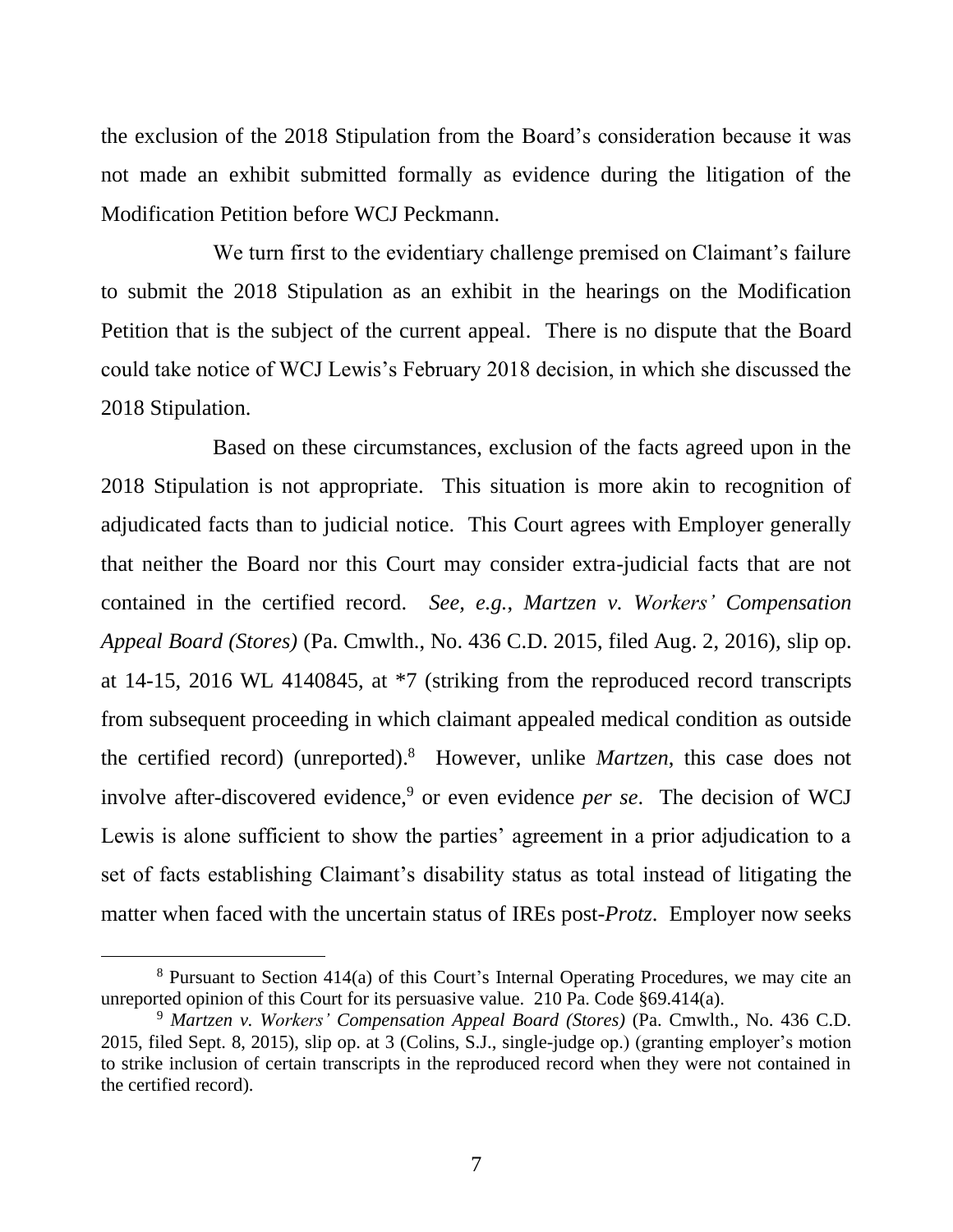to disclaim the application of the adjudicated facts of the prior proceeding related to reinstatement, (WCJ Dec. 2/22/2018), in the current proceeding. This it cannot do. *See Delaware County v. Workers' Compensation Appeal Board (Browne)*, 964 A.2d 29, 35 (Pa. Cmwlth. 2008) (reasoning employer may not "recharacterize or disregard the prior adjudicated facts in these serial petitions in order to realize a favorable outcome") (citing *Folmer v. Workers' Compensation Appeal Board (Swift Transportation)*, 958 A.2d 1137 (Pa. Cmwlth. 2008)).

Moreover, Employer repeatedly acknowledges the existence of the 2018 Stipulation, and that therein "[Employer] agreed to classify Claimant's benefits as *total* disability benefits." Employer's Br. at 17 (emphasis added). Contrary to Employer's characterization, this Court does not construe *Protz* to have compelled all employers to agree to classify all claimants as having a total disability. Employer elected not to litigate the Reinstatement Petition, pure and simple. In lieu of litigating whether Claimant was entitled to reinstatement at the total disability level, Employer agreed to classify Claimant's benefits as total disability benefits. While the agreement to the classification as total disability benefits may have been motivated by the uncertainty of the legal landscape of partial benefit classifications after *Protz* declared the former delegation to the AMA Guides unconstitutional and before enactment of a legislative solution, the agreement also resolved that uncertainty.

Pursuant to Section 131.91 of the Special Rules of Administrative Practice and Procedure before WCJs, 34 Pa. Code § 131.91, the parties may resolve a case by stipulation submitted to the assigned WCJ. The Board's recognition of the 2018 Stipulation, adopted in the reinstatement adjudication, was thus permissible. We agree with the Board that the legality of the 2018 Stipulation is not undermined

8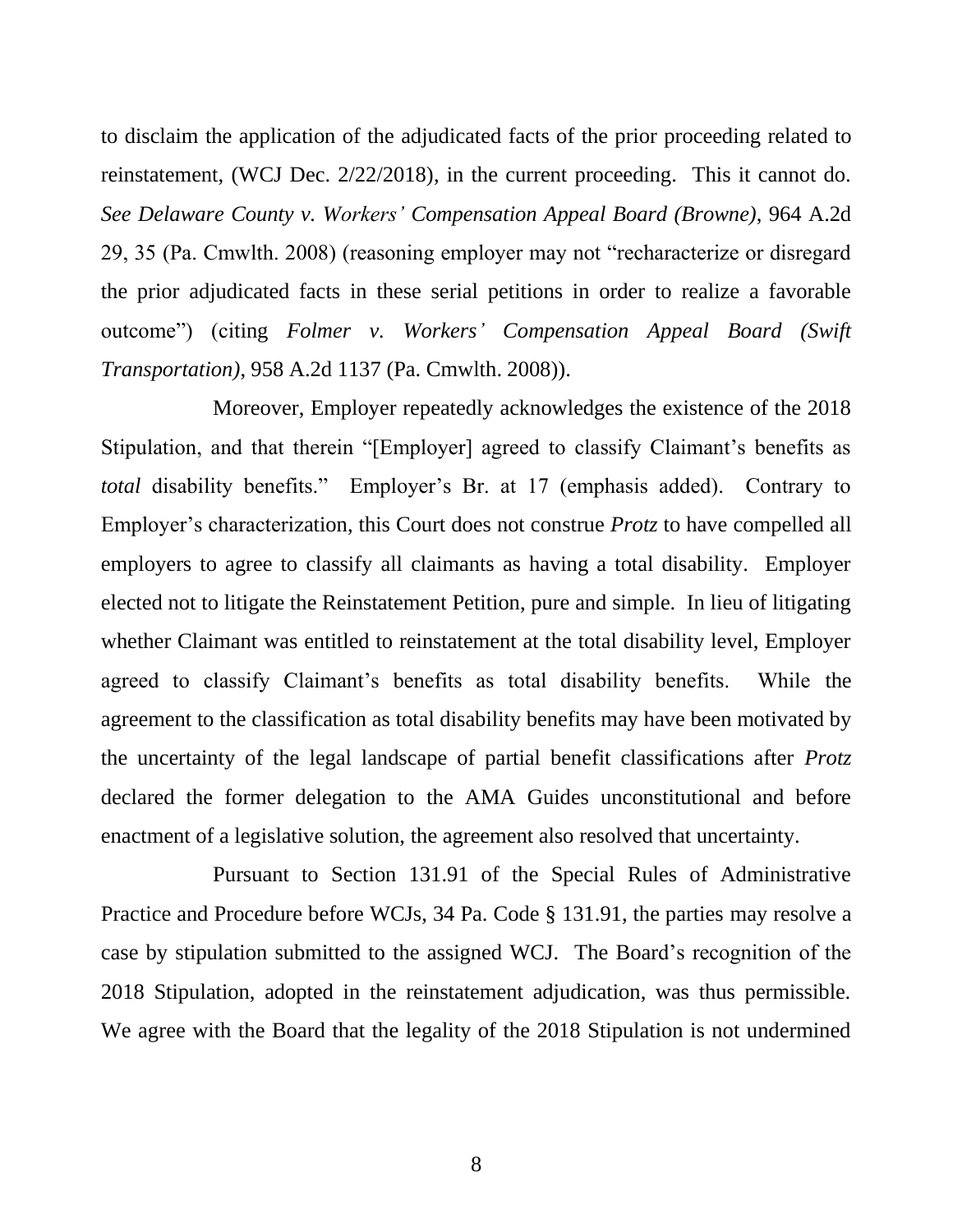by this Court's subsequent decisions.<sup>10</sup> *See Hrivnak v. Workers' Compensation Appeal Board (R&L Development)*, 791 A.2d 1281 (Pa. Cmwlth. 2002).

Because the 2018 Stipulation set forth facts that were the basis for a subsequent adjudication, and made a part of that decision, it was not improper for the Board to consider it. Employer was properly bound by its agreements. *Hrivnak.*

#### **B. Credit Entitlement**

Next, we consider the impact of the fact that Claimant had a total disability status as of August 2011. Pursuant to Section 306(a.3), 77 P.S. § 511.3(2), a claimant's disability is classified as partial if an IRE rating is less than 35%. Here, both the First IRE and the Second IRE established Claimant's impairment ratings as in the partial disability classification of 28% and 17%, respectively. Employer assigns error in that the WCJ and the Board did not allow a credit for the indemnity benefits paid from the date of the First IRE against Claimant's entitlement to 500 weeks of partial benefits under the Act. In so doing, Employer ignores its agreement that the benefits were reinstated to total benefits as of the date of the First IRE.

The Act limits a claimant's recovery to 500 weeks of partial disability benefits. *See* Section 306(b) of the Act, 77 P.S. § 512(1). As a matter of policy, Employer makes a strong point: by allowing the 2018 Stipulation to set the disability level, it will have paid well over 1,000 weeks, having made indemnity payments on the

<sup>10</sup>This case is also distinguishable from our decision in *Whitfield v. Workers' Compensation Appeal Board (Tenet Health System Hahnemann LLC)*, 188 A.3d 599 (Pa. Cmwlth. 2018) (*en banc*). In *Whitfield*, this Court held that for a claimant to receive reinstatement of total disability benefits based on a *Protz* decision and an unconstitutional IRE, a claimant must demonstrate the continuation of disability from the work injury. *Id.* at 616. We held that with such a showing, a claimant is entitled to reinstatement as of the date of filing the reinstatement petition. *Id.* However, in this case, benefits were not reinstated as total disability benefits based on a *Protz* decision or a deemed unconstitutional IRE; rather, the benefits were established as total disability pursuant to the parties' agreement in the 2018 Stipulation.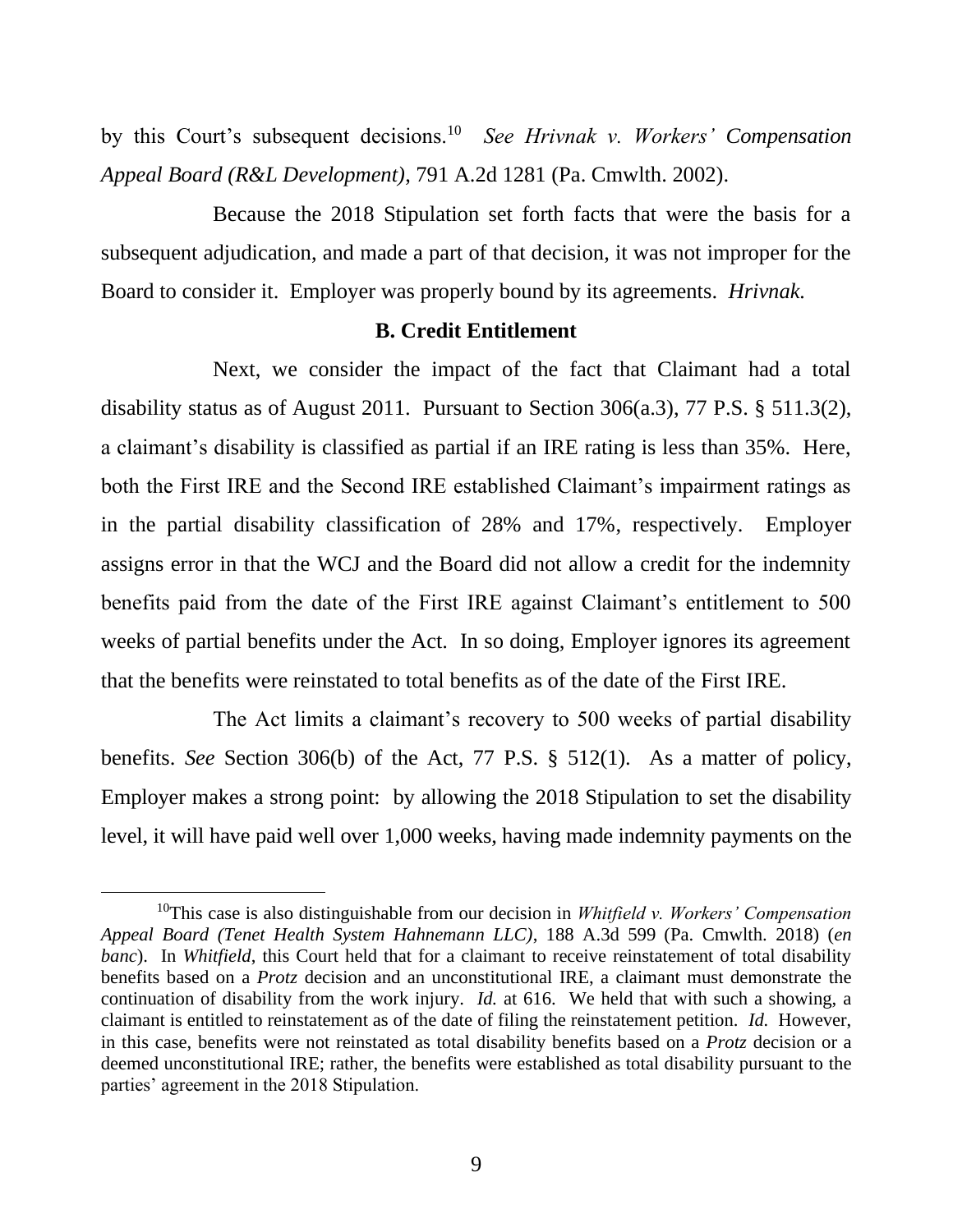claim since 2011. Nevertheless, Employer likewise constructed its case on the facts agreed upon in the 2012 Agreement, which deemed the benefits *partial* disability benefits. The basis for the impairment rating in both instances is the parties' agreement subsequently enforced through litigation of various petitions disputing the level of Claimant's impairment.

In relevant part, the retroactivity clause in Section 3(2) of Act 111 provides: "For the purposes of determining the total number of weeks of partial disability compensation payable under [S]ection 306(a.3)(7) of the Act, an insurer shall be given credit for weeks of *partial* disability compensation paid prior to the effective date of this paragraph." (emphasis added). This Court construed the retroactivity clause in *Rose Corp. v. Workers' Compensation Appeal Board (Espada)*, 238 A.3d 551 (Pa. Cmwlth. 2020). Therein, we explained the legislature drafted the provision such that it was selectively retroactive as follows:

an employer/insurer will be given credit for any weeks of partial disability compensation paid prior to enactment of Act 111 "for the purposes of determining the total number of weeks of partial disability compensation payable under Section 306(a.3)(7) of the Act." In short, any weeks of *partial* disability previously paid will count towards the 500-week cap on such benefits.

*Id.* at 562 (emphasis added) (quoting Section 3(2) of Act 111). Regardless of whether the amendment was substantive or procedural, the provision is explicit in its application to *partial* disability benefits, which is not the classification of the type of benefits for which Employer seeks a credit.

Based on the parties' agreement as to Claimant's disability status as total starting in August 2011, there are no partial disability weeks for which Employer may be entitled to credit under the Act. By its plain language, the Act does not allow a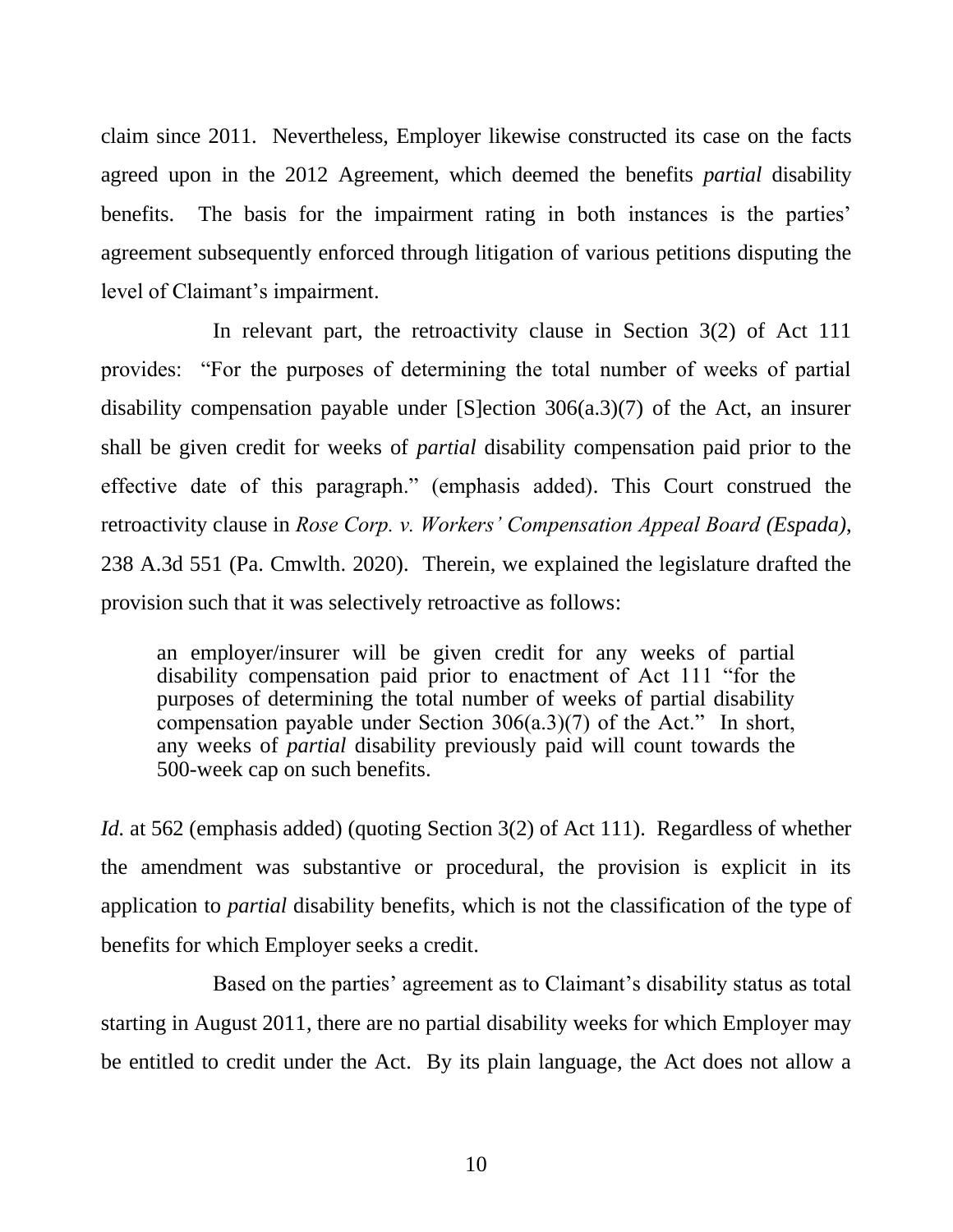credit for total disability weeks. *See* Section 1903 of the Statutory Construction Act of 1972, 1 Pa. C.S. § 1903.

Ultimately, the Board did not err as a matter of law in holding Employer to its agreement that the type of disability as agreed, and adjudicated as a fact, was total and not partial. Because the credit provision applies solely to partial benefits, Employer is not entitled to a credit for the weeks paid prior to the Second IRE.

# **III. Conclusion**

For the foregoing reasons, we affirm the Board's Order.

\_\_\_\_\_\_\_\_\_\_\_\_\_\_\_\_\_\_\_\_\_\_\_\_\_\_\_\_\_\_\_\_ PATRICIA A. McCULLOUGH, Judge